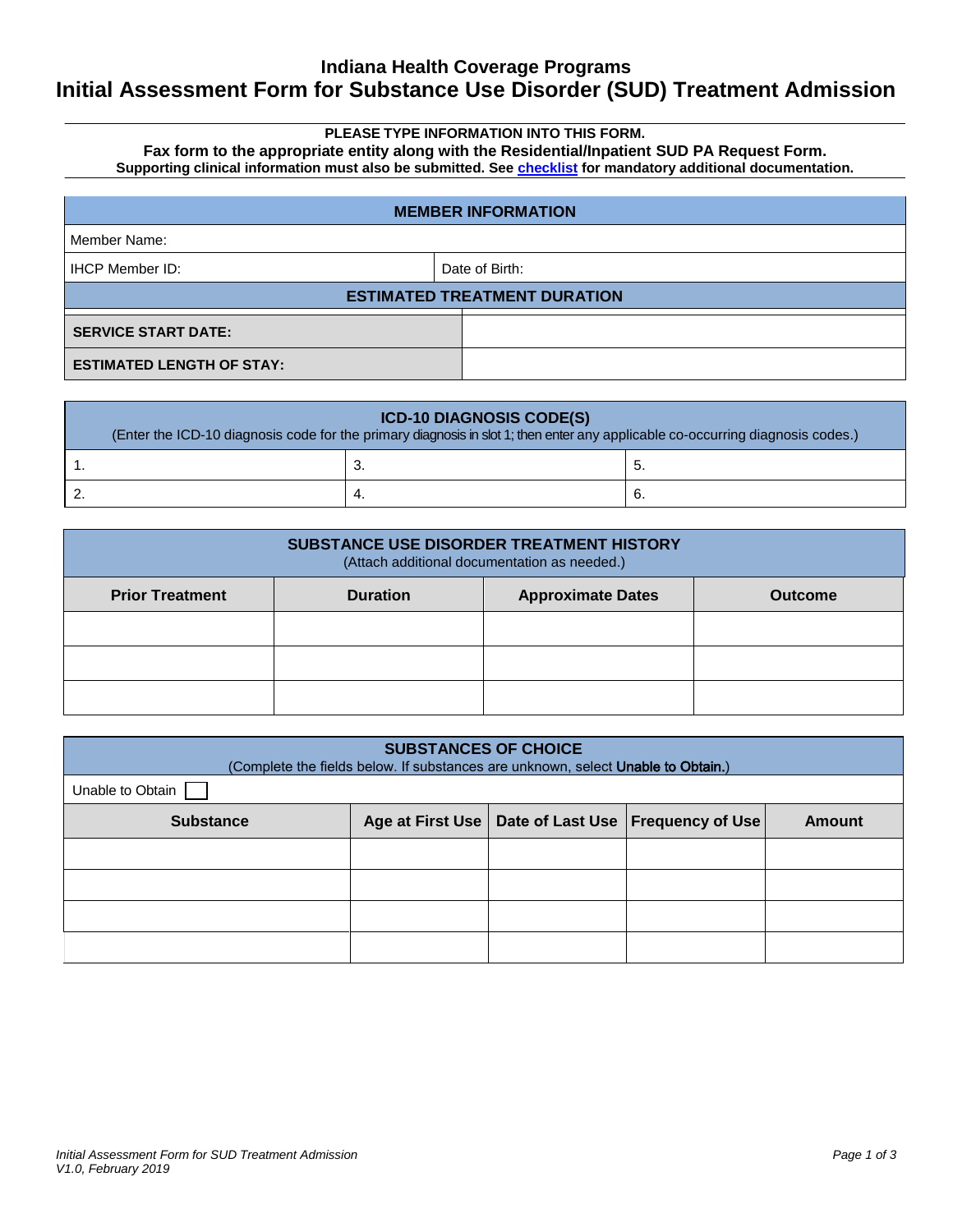# **Initial Assessment Form for Substance Use Disorder (SUD) Treatment Admission**

|         | <b>REQUESTED TREATMENT LEVEL</b>                                   |                    |                                  |                                           |
|---------|--------------------------------------------------------------------|--------------------|----------------------------------|-------------------------------------------|
|         | <b>Treatment Level Description</b>                                 | <b>ASAM Levell</b> | Codes                            | <b>Units</b><br>(One Unit $=$<br>One Day) |
| O       | Clinically Managed Low-Intensity Residential Services (Adult)      | 3.1                | H2034 U1                         |                                           |
| $\circ$ | Clinically Managed Low-Intensity Residential Services (Adolescent) | 3.1                | H <sub>2034</sub> U <sub>2</sub> |                                           |
| $\circ$ | Clinically Managed High Intensity Residential Services (Adult)     | 3.5                | H0010 U1                         |                                           |
| $\circ$ | Clinically Managed Medium Intensity (Adolescent)                   | 3.5                | H0010 U2                         |                                           |
| $\circ$ | Medically Managed Inpatient Services (Adult)                       | 4.0                | <b>Inpatient Billing</b>         |                                           |
| O       | Medically Managed Inpatient Services (Adolescent)                  | 4.0                | <b>Inpatient Billing</b>         |                                           |

For inpatient psychiatric facilities/hospitals, please provide your prior authorization revenue code below.

| <b>ASSESSMENT</b><br>(Make one selection for each dimension.)       |                                                                                                                                                          |  |
|---------------------------------------------------------------------|----------------------------------------------------------------------------------------------------------------------------------------------------------|--|
| <b>DIMENSION 1   Acute Intoxication and/or Withdrawal Potential</b> |                                                                                                                                                          |  |
|                                                                     | No withdrawal                                                                                                                                            |  |
| $\bigcirc$                                                          | Minimal risk of severe withdrawal                                                                                                                        |  |
| $\circ$                                                             | Moderate risk of severe withdrawal                                                                                                                       |  |
| $\cup$                                                              | No withdrawal risk, or minimal or stable withdrawal                                                                                                      |  |
| $\cup$                                                              | At minimal risk of severe withdrawal                                                                                                                     |  |
| $\circ$                                                             | Patient has the potential for life threatening withdrawal                                                                                                |  |
|                                                                     | Patient has life threatening withdrawal symptoms, possible or experiencing seizures or delirium tremens (DTs) or other<br>adverse reactions are imminent |  |

| <b>DIMENSION 2   Biomedical Conditions/Complications</b> |                                                                                                                                                          |  |  |
|----------------------------------------------------------|----------------------------------------------------------------------------------------------------------------------------------------------------------|--|--|
|                                                          | None or not sufficient to distract from treatment                                                                                                        |  |  |
|                                                          | None/stable or receiving concurrent treatment - moderate stability                                                                                       |  |  |
|                                                          | Require 24-hour medical monitoring, but not intensive treatment                                                                                          |  |  |
|                                                          | Severe instability requires 24-hour medical care in licensed medical facility. May be the result of life threatening withdrawal or<br>other co-morbidity |  |  |

|         | <b>DIMENSION 3   Emotional/Behavioral/Cognitive Conditions</b>                                         |  |  |
|---------|--------------------------------------------------------------------------------------------------------|--|--|
|         | None or very stable                                                                                    |  |  |
| $\circ$ | Mild severity, with potential to distract from recovery; needs monitoring                              |  |  |
| $\circ$ | Mild to moderate severity; with potential to distract from recovery; needs to stabilize                |  |  |
|         | None or minimal; not distracting to recovery                                                           |  |  |
|         | Mild to moderate severity; needs structure to focus on recovery                                        |  |  |
|         | Demonstrates repeated inability to control impulses, or unstable with symptoms requiring stabilization |  |  |
| $\circ$ | Moderate severity needs 24-hour structured setting                                                     |  |  |
|         | Severely unstable requires 24-hour psychiatric care                                                    |  |  |